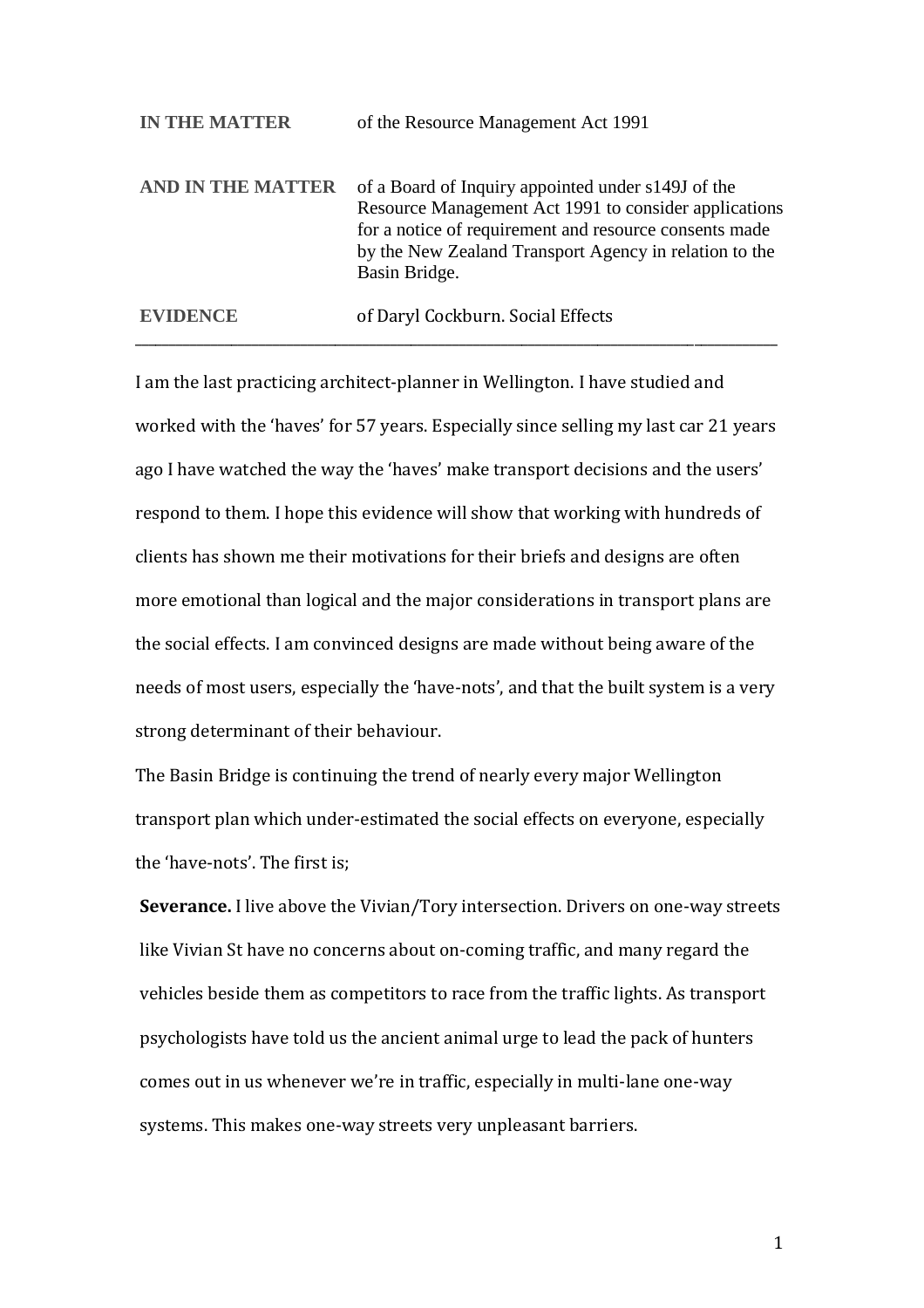For my first 20 years NZ had a non-car, non-USA, culture. But governments at all levels complied with pressure from 'the haves' to reverse it and traffic has grown to make all streets dangerous, and many one-way streets became barriers. The average wait for a pedestrian to cross Vivian St at the Vivian/Tory intersection is nearly one minute, and is usually 1min50sec. Waiting is a type of stress giving rise to resentment which is a primitive form of anger. Waiting in a car with upholstered seats, breathing filtered air, no parcels to carry, no rain or wind, listening to all-round sound cannot be compared to patiently standing at lights after walking some distance, usually carrying something, breathing serious carcogens such as brake-lining and tyre dust, and exhaust fumes, usually in the wind, often in the rain, and listening to motors. In addition it does not promote good feelings and self-esteem. Many people, especially our young, are inclined to feel jealous of the cool dudes cruising by with the advantage cars provide for pulling chicks. The bible notes respect is the most important character trait, "and the greatest of these is love" but the translation from the Greek agape to love was wrong, agape means compassion and respect. For most people standing in a bus stop or at lights does not boost respect. The young especially are dominated by being respected, and being seen in a flash car is a good way of getting it. Respect, besides danger from cars, are probably the main reasons bikes have been replaced by cars in their lives. The bikes in the sheds at Hutt Valley High fell from 200 to 20 in a 10 year period as students wanted respect and parents gave cars as rewards.

My nephew Damon Shelly ex.President of the USA BMW Dealers Assoc expressed it another way; "I sell want not need". Another nephew tells me he owns a red TransAm GT "mainly to pull chicks". Only one of my 12 nephews uses me as a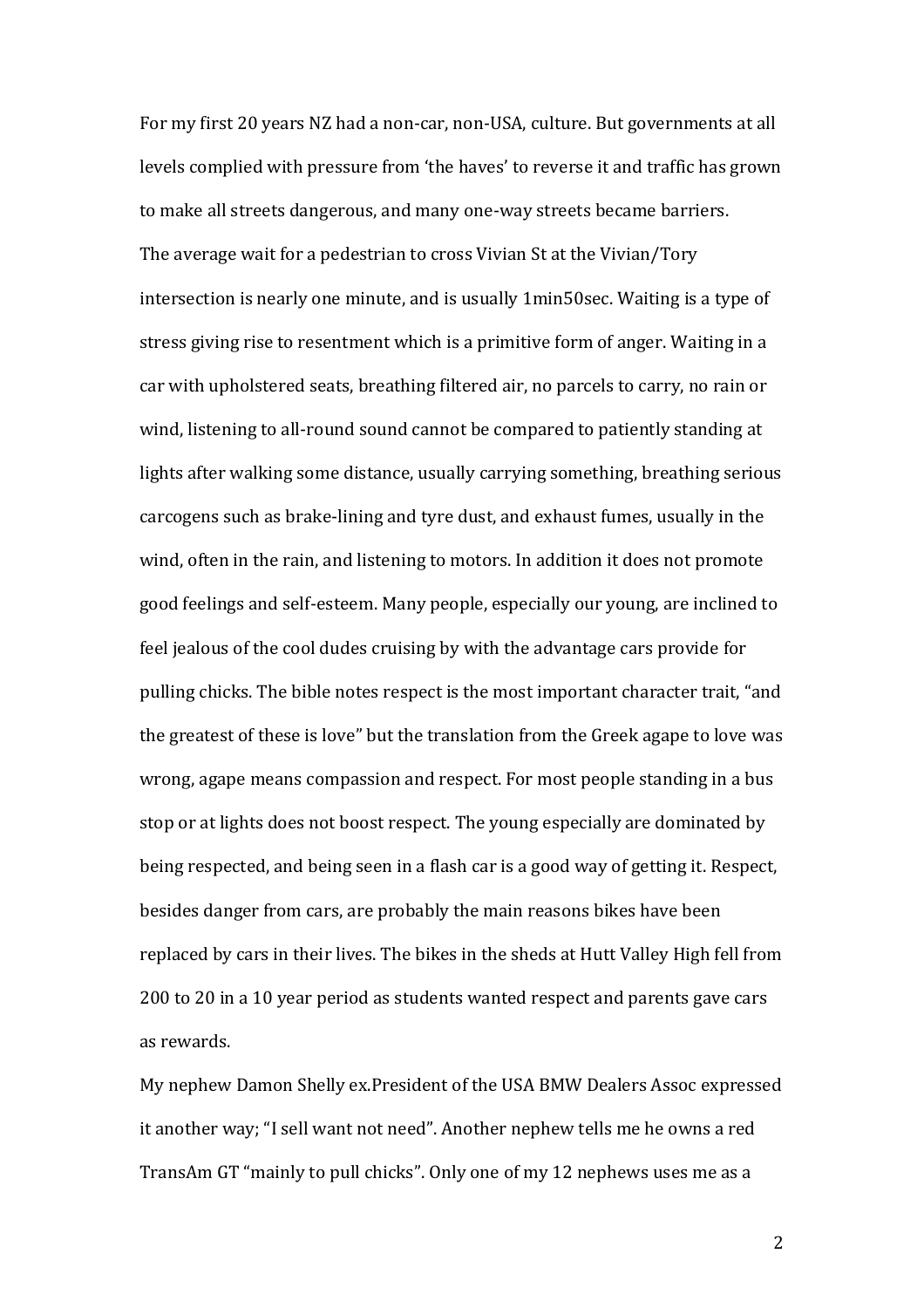mentor for cycling. The Basin Bridge will boost these attitudes and promote car ownership and use as all flash roads do.

All parents and grand-parents know carriageways and driveways have become the killing fields of the world. 3,000 people are killed, and 20,000 maimed on them by cars every day. Children don't count in planning. Their rights on our streets have been completely removed. The dysfunctional behaviour of many of our young has developed not just from the demise of religion and increase in TV. The fear of danger from cars that threatens every street and has removed all spontaneous communal play is bound to have had a sad effect we haven't tried to measure.

NZTA's main purpose in urban transport should be to promote only the non-car modes. Our streets are adequate for slow commercial traffic and the non-car modes. The problem is the motorist. No more funds should be spent on their wants. Many people, the 'haves' especially, want to use their cars, to luxuriate in the dispersed life-style, and look as good as they possibly can, but it should not be supported. A \$90M bikeway system is the way to go. It would change the social life of the city.

## **Transport is a social science**

Another social effect of the Bridge is that it gives very clear evidence that motorists deserve rewards ahead of others. Transport is a social science much more than it is a physical science. For millennia mobility by boat, horse or wheels has been more than just a matter of getting from A to B. It's a matter of being seen to be doing it in a manner which garners the most respect.

Cars promote the natural competition for respect. The non-car modes do not, they promote 'togetherness' and community-building. But many people,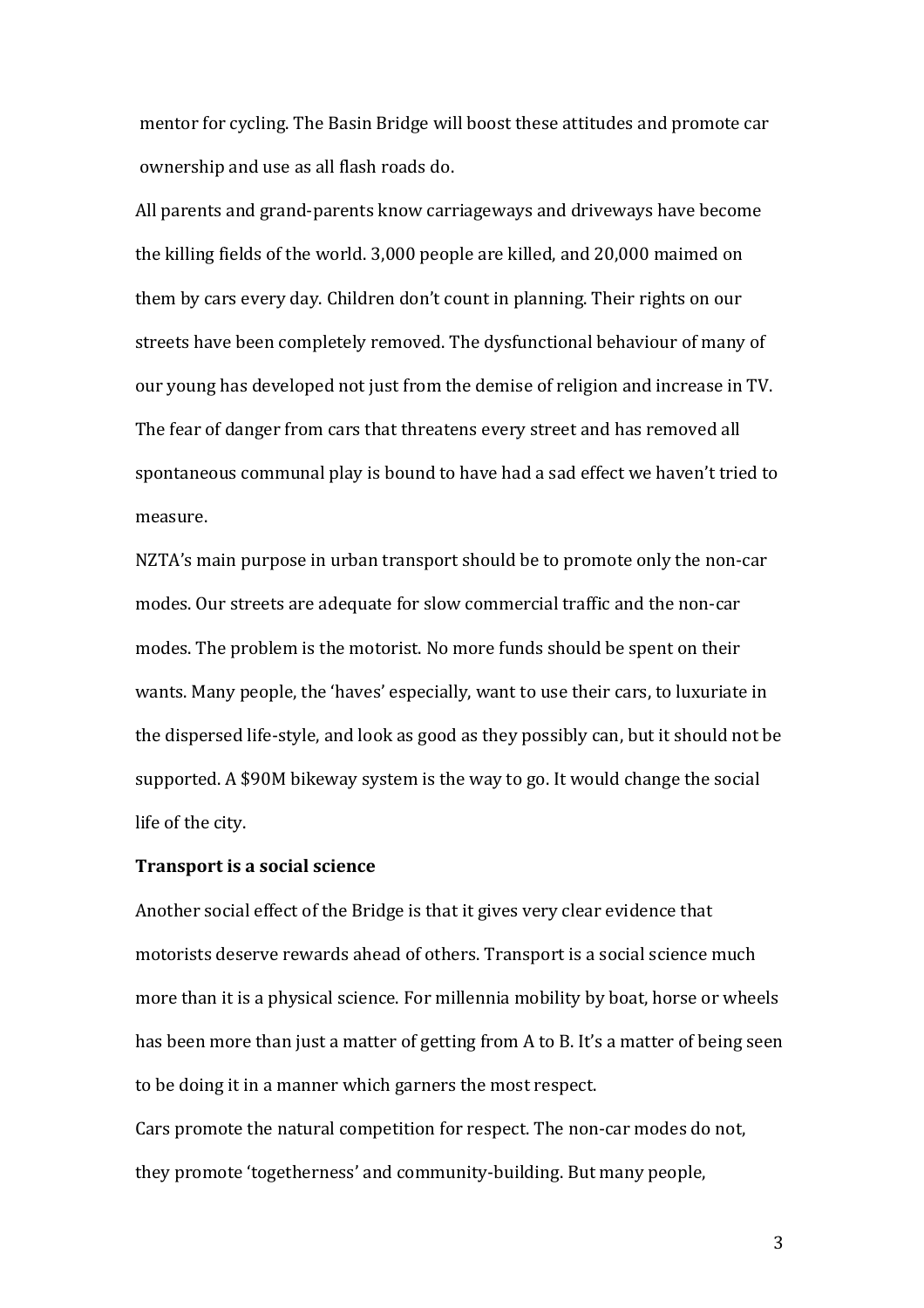especially those hiding their low self-esteem, dread the stigma of being seen on a bike or in a 'loser cruiser', young people's slang for bus. To be seen on the non-car modes many 'have-nots' need the 'haves' to lead the way as role models. They want to be associated with the 'haves' not the losers. To attract the 'haves' the non-car modes must be very respectable in every way.

Psychologists tell us our motivations are driven by our feelings via our heads, not originating from intellectual thought in our heads. Our feelings toward cars and car-use are so strong they outweigh logic. Their convenience and feelings of comfort and the 'looking good' factor, are so huge in our lives we ignore the bad role models we are to our kids, our streetscapes dominated by parking and garages, the ill-health laziness produces, and as major contributors to climate change, but still we try to use them for most local and regional travel. But it can be changed.

Behaviour adapts to fit the environment, and travel behaviour adapts to the transport modes. People are especially drawn to the highest status modes as recent surveys of Sydney's Light Rail plans confirmed. Quality non-car modes attract the 'haves' which in turn increases the attraction to the 'have-nots', and car use declines.

**The 'Gap'** between the 'haves' and 'have-nots' is the main cause of social dysfunctions in all societies. 'Haves' seem to be unaware of the feelings of envy, jealousy, failure and anger which many 'have-nots' live with 24/7. Most violence can be traced back to the lack of respect they feel from 'the gap'. Every time we build infrastructure mainly for cars instead of infrastructure for the non-car modes we send a clear message that we respect the wants of the 'haves' more than we respect the needs of everyone.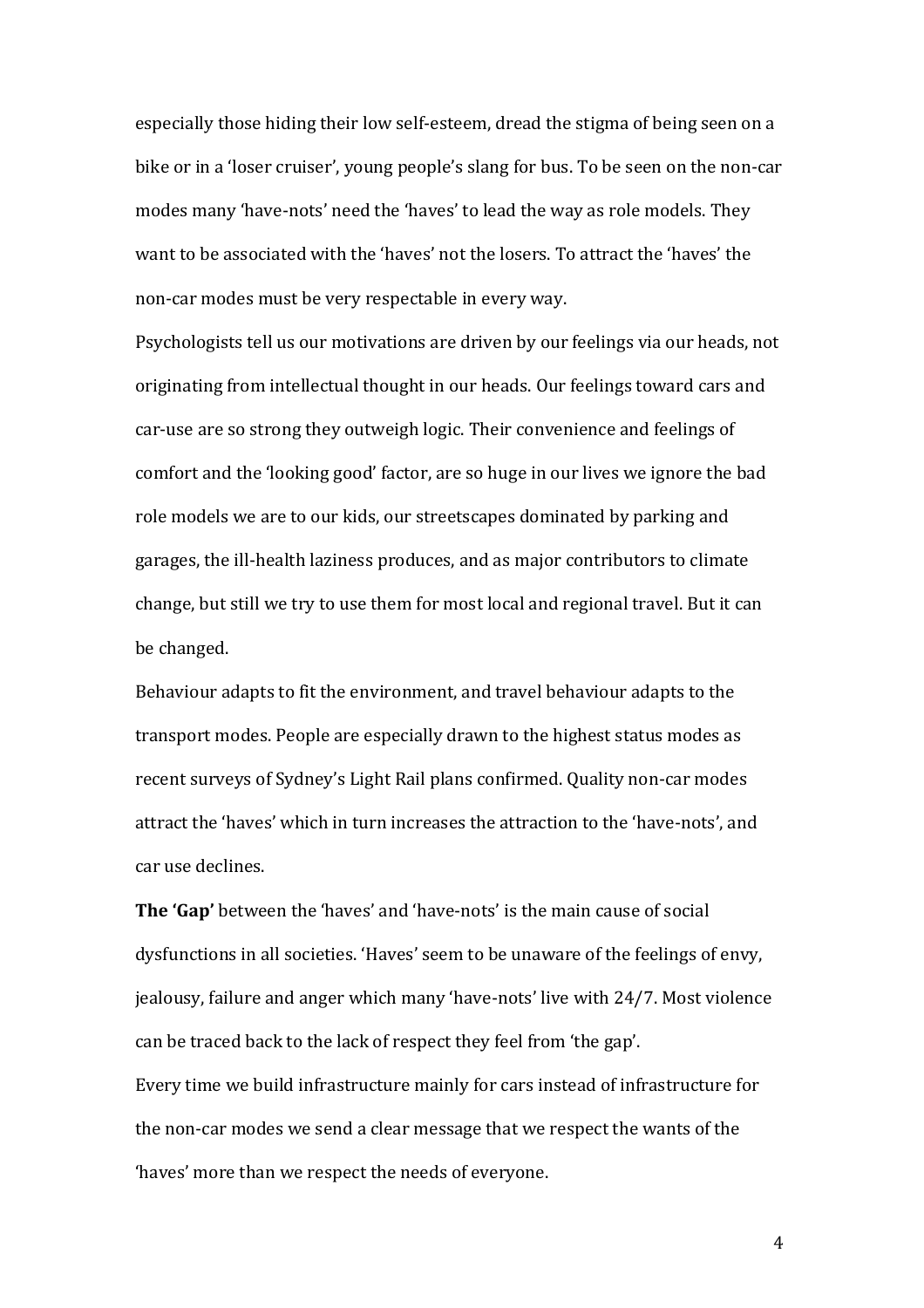Many 'have-nots' have cars but struggle to fund them. John Russell of Naenae College estimated (UN Rights of the Child) 20% of Hutt Valley pupils in some schools had never been to Wellington CBD. Bikeways and affordable non-car modes would improve their accessibility.

Parking and new roads promote car ownership (refer addendum para m&n) which promotes car-use often both funded with difficulty. Kiwis spend 50-75% more than Europeans on transport and 25% of our children "remain mired in poverty" (DomPost 9 Dec pA4) probably partly due to the cost of cars. Impressions from my tenants suggest another 25% experiences poverty every day. Many 'haves' do not have enough contact with them to know. The car promotes intimacy within it, but road-rage and parking-rage between them. Reducing their ownership and use, and mixing all classes of people in the non-car modes, helps close the perceived 'Gap' with positive socio-economic effects. Humanising our towns by reducing car ownership and use should be a principal priority of our urban transport plans.

## **The Future**

The main mistake of our post-war urban plans was the building of the wrong half of the transport system; the motorway instead of the metro, like Auckland. The second was making rules to enforce on-site car-parks, and the 3<sup>rd</sup> making rules to make traditional tall, close housing not permitted. They all promoted car ownership and use.

Wellington has the least traffic congestion of any capital in the world, and is the best city in the world because its geography makes it a cul-de-sac city and forces compression upon it. It has no through-traffic, only cross-town urban traffic, which is most cost-effectively and socially-responsibly built using non-car modes.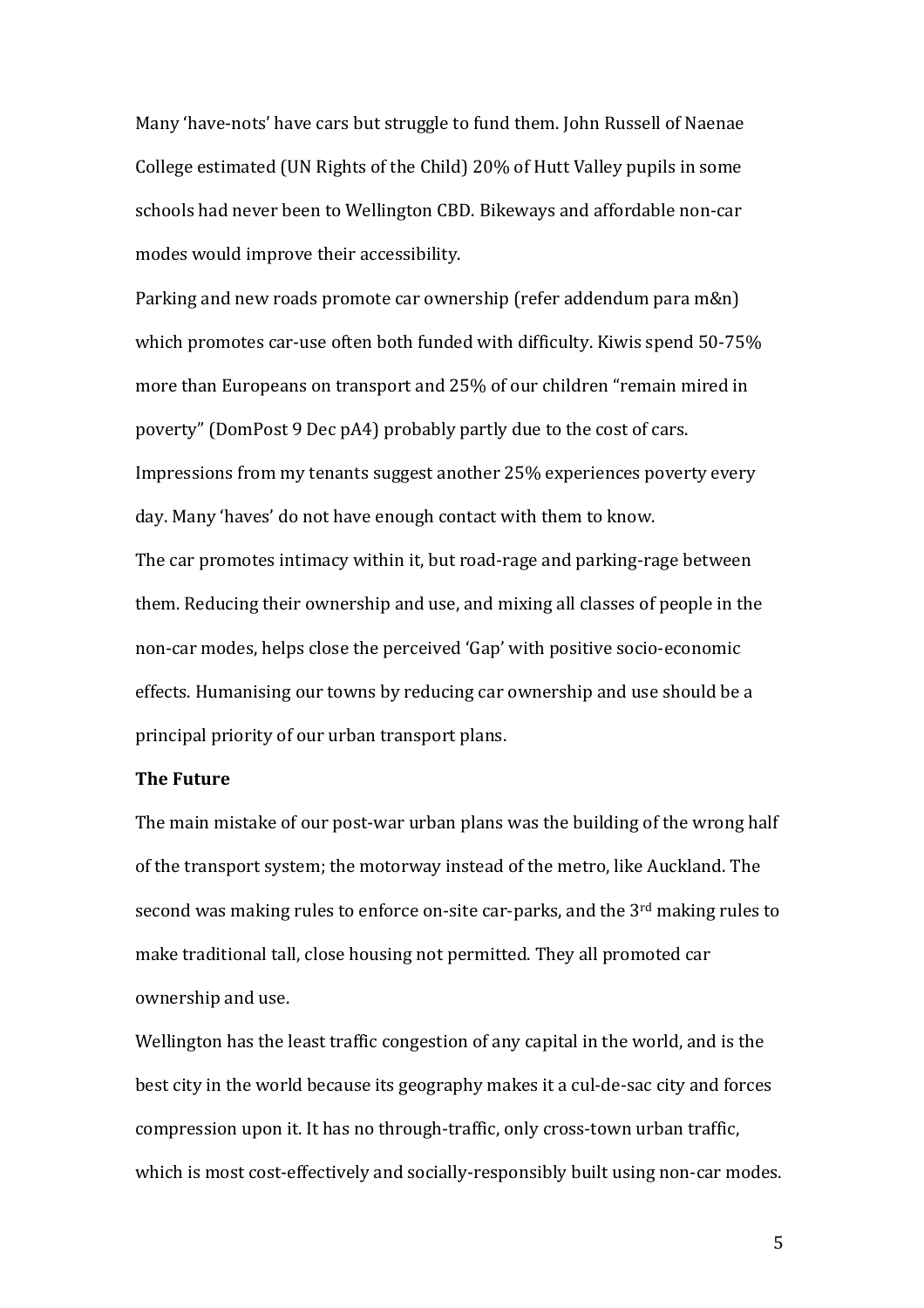It will never have more than one main access, through South Kaiwharra, and only one tertiary access at Crofton Downs. After disasters only barges will handle bulk traffic.

But for decades our politicians and transport agencies have been overwhelmed by their peer groups and the ghosts of the National Roads Board. Likewise City Engineers, trained in drainage, thought car traffic and parking had to be accommodated like sewage. They didn't realise traffic was a social science and adapts to the transport system offered. In 2010 most 'haves' I knew were confident Celia would be a one-term Mayor. Last October they were confident John Morrison would replace her. Governments have the mandate to govern but never got the mandate to promote urban car-use. They are behaving as though impartial surveys and many elections never happened, with great disrespect to city folk.

Government needs advice investment in the non-car modes, especially bikeways, would sustainably manage the available resources for the social well-being of Wellington much better than the Basin Bridge, and good transport plans do not create negative divisive social reactions like the Bridge has.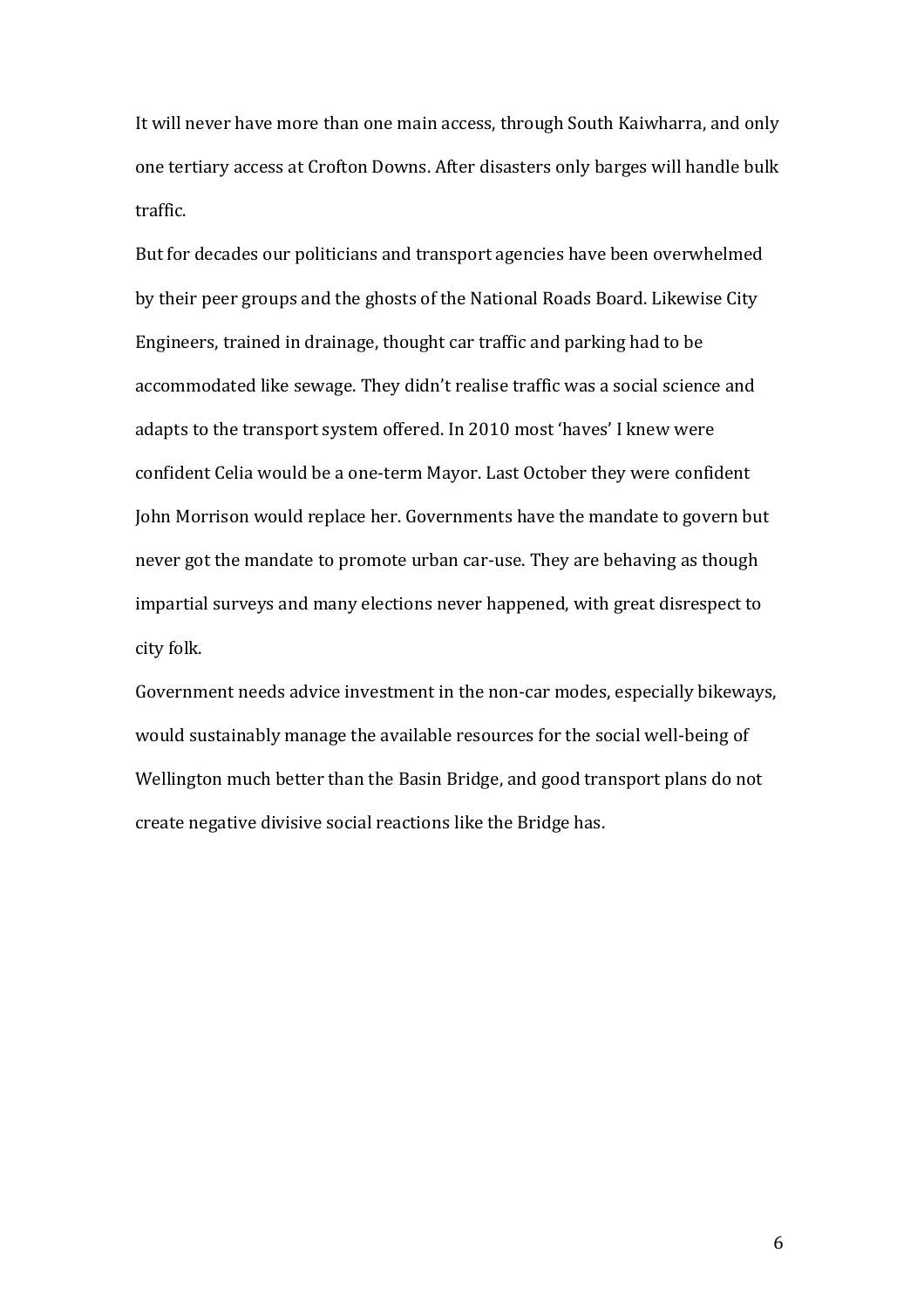## **Addendum; work-based research**

This addendum describes the basis of the above statements Early Experience

a) For many decades I was in the right place at the right time. In 1956 I was the successful applicant to become the 2<sup>nd</sup> to last apprentice in the office of Wellington's leading architects W Gray Young. The building boom, created by the boom of the Oil Age, swamped his office. Like other architects we were overpromoted by the population explosion from cheap food from cheap oil. My introduction to the way grown men make briefs to promote cars came with the design of the Overseas Passenger Terminal and the Reserve Bank. The shoreend of the terminal was distorted to allow senior 'haves' to arrive in style at the expense of walkers.

Similarly, Kier Martin, the secretary to the Reserve Bank, insisted a wasteful forecourt be provided off The Terrace for senior folk to be seen delivered by car. This was my birth into the emotional pull of the automobile and the negative environmental decisions we make to 'look good'.

b) When making designs for Dalmuir House we knew the foundations were above and beside the proposed metro from the existing railway station. It was proposed under The Terrace with level pedestrian access to Lambton Quay, but it was accompanied by the planned urban motorway. The former would have been excellent for the city, probably making the latter an unnecessary luxury. The social effect on the life of the city would have been dramatic. But it didn't suit the powerful, who's first priority was to drive to their offices and park. Overseas Experience

c) I was then employed by Sir Robert Matthew in Edinburgh to document Block E Phase1 of the New University of Ulster, Coleraine, Northern Ireland. It was located on a green-field site with poor passenger transport (PT) for the students, but enough car-parks for the 'haves'. With hindsight it should have been on a brown-field site with excellent PT, like Victoria University has become. NZTA should take notice of our universities, their problems with cars and use of PT. d) I bought a Victorian apartment over-looking the 450 acre park ,"The Meadows", to Edinburgh castle behind. The equivalent of the NZTA proposed a flyover (Meadows Bridge?) through it. I made a large sketch of it to show at a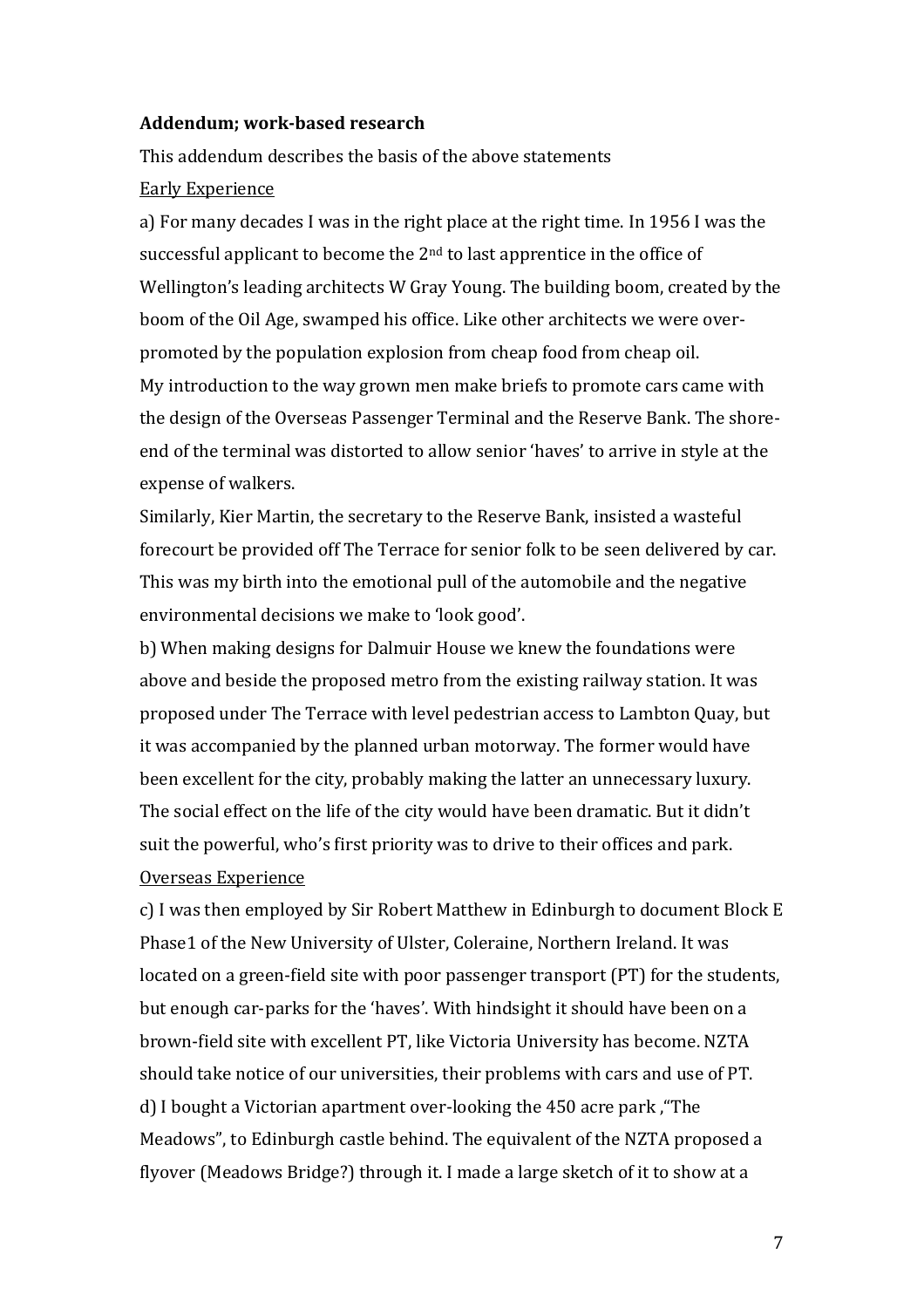public meeting but didn't need to show it. Some of Edinburgh's many QCs attended and wiped the floor with the engineers thus killing the proposal stone dead in one meeting. There were powerful 'haves' on both sides.

e) After reading urban planning at Edinburgh University I was made a Forward Planner in Livingston New Town, built on the lovely Almond Valley west of Edinburgh. I was in charge of 3 sq.kms. It was built for the emigrants leaving those areas of Glasgow being demolished for their new urban motorway and medium and high-rise flats.

The beautiful valley of rich arable land, subdivided with stone walls and rows of deciduous trees, and its Georgian homesteads were cleared for motorways with 4.5 acre clover-leaf interchanges, each the area of a primary school, on a 2x1km grid, and terraces of houses with abundant car-parks. Few immigrants could drive because they had had no need to in Glasgow. Buses in the new town were routed mainly on a slow circuitous system of secondary roads. Pedestrians had to negotiate under-passes under the wide motorways which women and children dread, especially when they're flooded. The town of 100,000 people was designed by the 'haves' without using any successful precedent or social surveys, in the belief cars were an inevitable form of progress. The only part of the town built to high standards from readily available funds were the motorways funded by the equivalent of our NZTA using tax off cheap oil. By comparison children's playgrounds were starved of cash. As with the Basin Bridge, had professional surveys been made the people would have preferred a predominantly non-car transport system and denser neighbourhoods.

f) In 1971 I was put in charge of the quinquennial review of Glasgow's Central Area Plan. My team's main purpose was to record and predict changes, rather than guide the 'haves' with surveys to show them what they didn't want to know; that the 'have-nots' didn't want a motorway. In one year the homes and factories for 20,000 people were demolished and no record kept of where the emigrants went; probably many to Canada or Australia. The motorway and new flats were being built without any successful precedents or stated, or visual, preference surveys. We now know Glasgow should have been conserved by converting 2 flats into one, or 3 flats into two, and many small factories kept. Fortunately the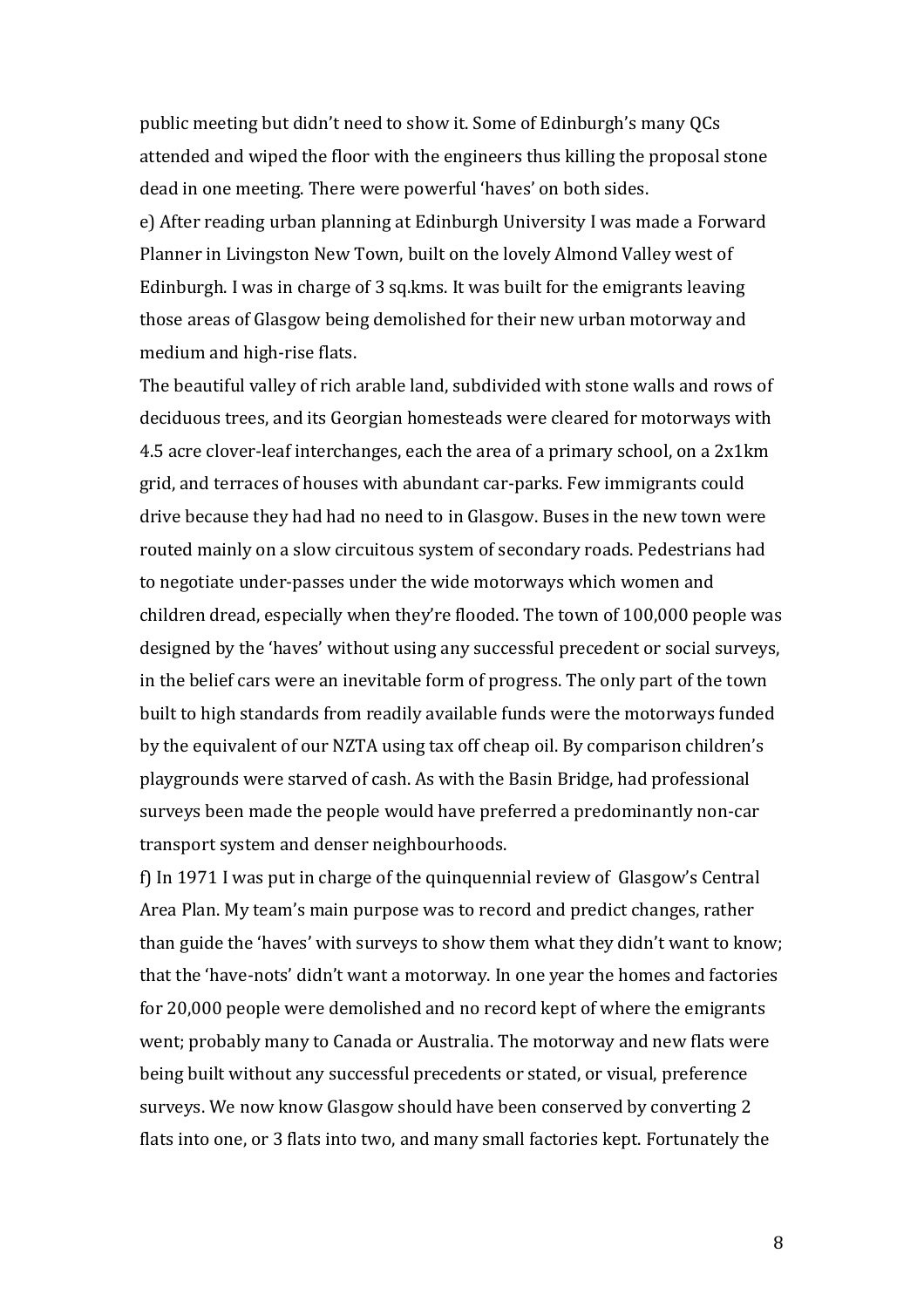Scottish Office took over and changed Glasgow's roading plans. One metro has been re-opened and another invigorated

g) I was then the successful applicant with the Foreign Office to the position of Urban Adviser to the city of Recife, Brazil. I chose not to accept it partly because colleagues who had accepted similar positions advised priorities of all 3rd world cities like Recife were clean water, good sewerage and transport systems based on bicycles, but if I didn't support the building of roads by their equivalent of our NZTA I would be set aside.

h) The main bad lessons of my overseas experiences is that the 'haves' through their traffic engineers and planners usually make plans based on their own perceptions without skilled surveys of public behaviour or preferences. They assumed the car represented progress, in ignorance of immense social effects. Post-1973 Experience

i) On returning to NZ one side of Katherine Mansfield Place and many houses on Tinakori Road had been demolished. The promised Bolton Street Cemetery Plaza over the motorway, and the metro behind Lambton Quay, had been cancelled on financial grounds, but government and the NRB had found the money to build the motorway which some of the 'haves' wanted

j) Since 1980 my offices have completed over 800 projects, many of them designed to District Plan rules requiring on-site parking. These rules promote car ownership, as paras m) & n) show, and were made without successful precedent or social surveys testing public values especially of the 'have-nots'. Wellington removed these rules from the CBD and local centres when they realised their negative effects.

k) In 1992 I joined a group to make the "SuperLink" light rail (LR) proposal to the airport. It is perfect for the density of Wellington's main corridor. Total population is not critical but density on the route is critical. Smart LR trams are socially very acceptable to all classes of people thereby mixing the 'haves' with the 'have-nots'. 'Rubbing shoulders' has very important social effects. Cars prevent it and have the opposite effects. Funds for the Bridge should be allocated for cycling to schools and LR. They would start habits to discourage our young from becoming boy and girl racers copying their petrol-head parents as they have.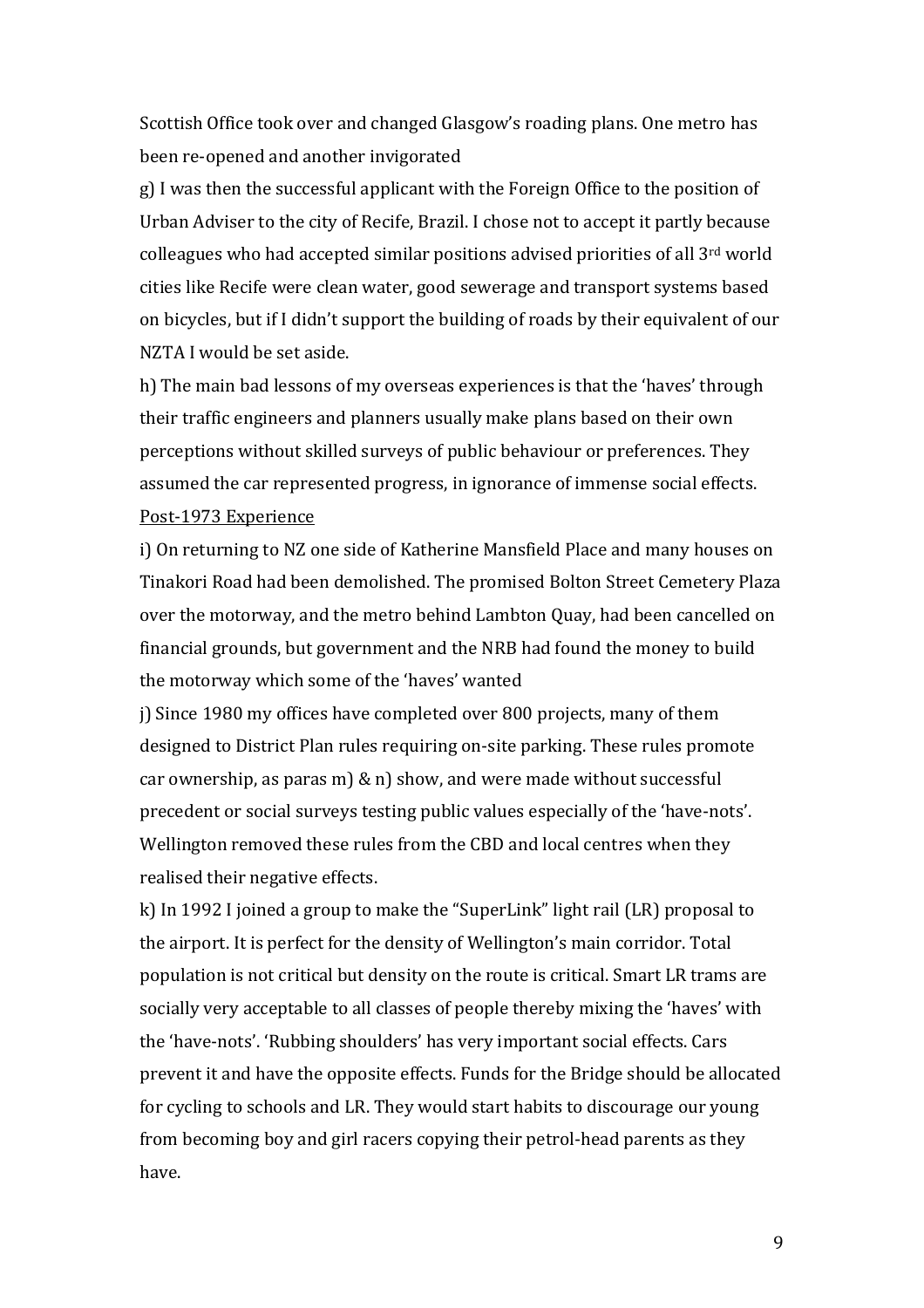## Recent Experience

m) My adult children persuaded me to join them in buying terraces of six cottages in Levin. They had terraces of six carports behind them of which 5 were full. One cottage was let to a couple who couldn't drive, so their carport was empty. They asked to be paid to paint their interior. Shortly afterwards they rang desperate for cash. They had bought a car to fill their carport, just to polish it, and to feel respected by their neighbours! Whenever I visited the site, by train and bike, all 6 cars were parked. I had the feeling all the tenants struggled to fuel them and went on short trips only, but had to have them to buy respect. n) I recently worked on a 10-bedroom house in the Hutt Valley converting it into a pair of semi-detached 5 bedroom dwellings. The rules required 4 on-site carparks. Three of the tenant 'have-nots' owned cars. Two of them couldn't afford to maintain them and they were not registered. A beneficiary had inherited the other car. He usually went for a short drive whenever I made site visits. I sensed he couldn't afford much petrol but wanted to show he had somewhere to go and deserved respect.

On-site parking rules promote car ownership, which promotes car-use. Levin and the Hutt Valley are flat, and with mild climates, but residents won't become bike-dependent en-masse until all their roads are narrowed or calmed for highclass cycle lanes.

p) 'Haves' briefs and experts located the airport terminals on the wrong side of the runway making transport to them arduous; elevated Frank Kitts Park and Queens Wharf for underground car-parks which block views of the harbours, put the authority into a debt spiral and did not save the commercial uses above them; elevated the hospital over a car-park and made unsheltered pedestrians climb up from the 'loser-cruisers', thereby discouraging the active modes and good health. Windowless Te Papa should have been located on the vacant pre-Reading site beside a bus stop and the largest car-park in Wellington. In summary we usually get it wrong, especially anything to do with transport, and are continuing with the Basin Bridge.

Severance. One-way systems and car-parking rules helped change people's behaviour and were not based on social surveys to explore their effects on cities.